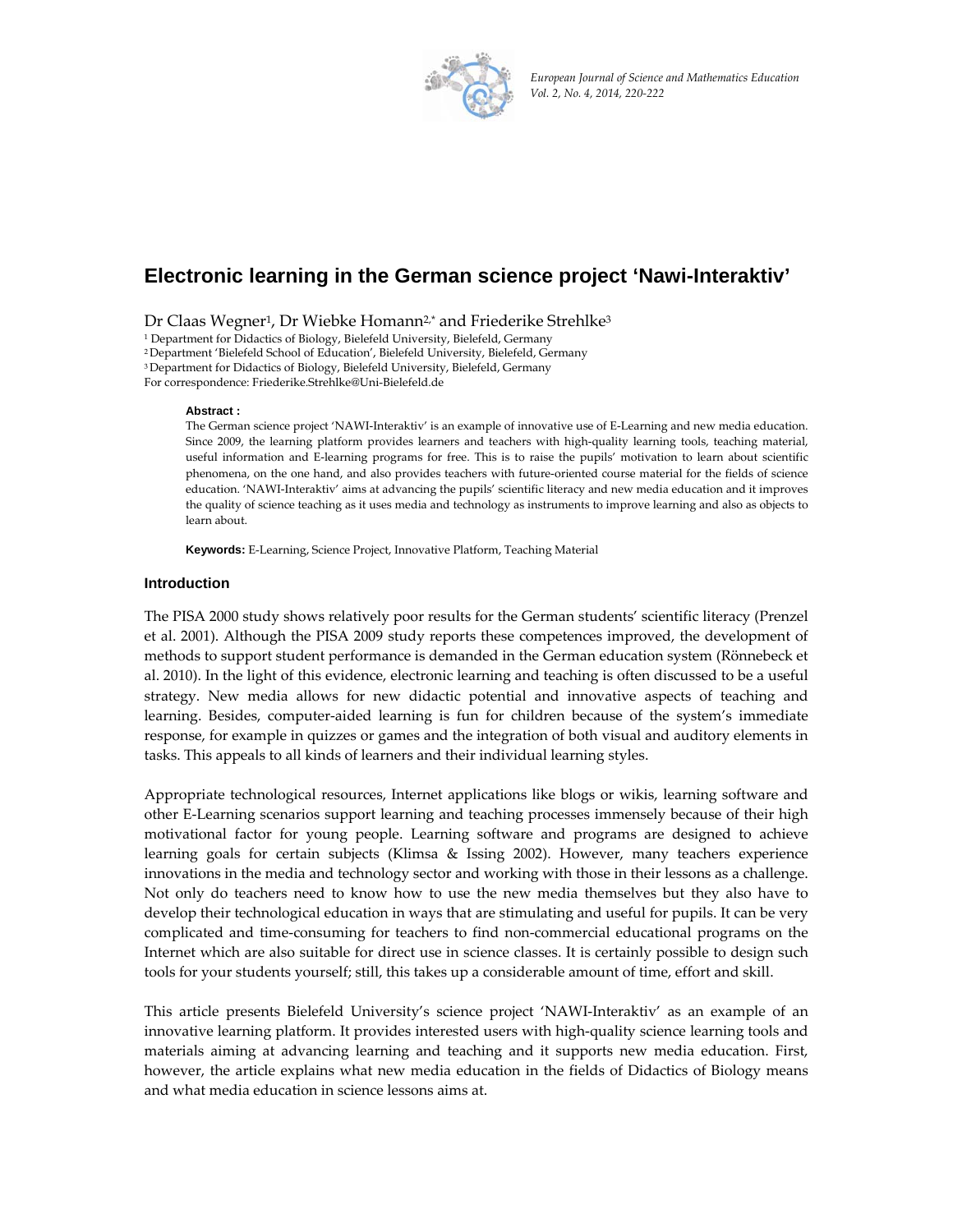# **New Media Education in the Fields of Didactics of Biology**

Generally, new media education can be approached from two perspectives. On the one hand, it can be used as an instrument to enhance learning in general and to improve the students' performance in specific areas. On the other hand, computers and the Internet serve as objects on their own to learn about. It is important for pupils to adopt a critical attitude towards the media and to learn how to use them in a responsible, mature way. In order to both expand your students' media skills and their scientific literacy, you need to implement appropriate methodological-didactical approaches and tasks.

Biology, for example, is a subject frequently using experiments to teach about nature and living organisms. With the help of computers and learning software, pupils can experience biological contents in a visual way. Since those learning programs offer interactive tasks, the pupils' autonomy level and self-directed learning is supported as well. In comparison to using print media, working with the Internet offers huge advantages in the area of science when it comes to the timeliness and the graphic qualities of data (Bickel‐Sandkötter 2003). For example, videos of experiments that cannot be conducted in school due to safety reasons or a lack of time and material can be shown on computers in biology lessons. In the field of Didactics of Biology experts expect this to increase the students' scientific knowledge and their motivation to a high degree (Prenzel et al. 2000).

Since the Internet is a useful instrument when it comes to scientific research, it is essential for students to learn how to work with online research engines and how to reflect on the credibility of the presented sources critically (Meister & Sander 1999). However, it has to be kept in mind that using new media only improves your pupils' skills and competence if you use didactically appropriate software, material and tasks.

# **The Project NAWI-Interaktiv**

Dr Wiebke Homann and Dr Claas Wegner from Bielefeld University's Department of Didactics of Biology established the learning platform 'NAWI‐Interaktiv' in 2009. It provides learners and teachers with high‐quality learning tools, useful information and E‐learning programs for free. All materials available on the platform have been developed with the help of university students



planning to become biology teachers at secondary schools. Hence, the university students designing the materials and tools improve both their media skills as well as their pedagogical content knowledge (Homann et al. 2011).

As the materials are didactically prepared and designed for direct use, the platform saves teachers a lot of time and helps them to improve their lessons' quality. Schools benefit from employing those non‐commercial materials and they can integrate them into their curricula directly while the pupils profit from the wide range of motivating learning materials. Further, pupils get the chance to improve their media competences through exploring the website and its interactive learning tools. Also, they foster their content knowledge in the fields of biology and science. Hence, the project uses media and technology in a responsible way for two reasons, namely as an instrument to improve learning in general and also as an object on its own to learn about. The project's name 'NAWI‐Interaktiv' describes learning about natural science (German: *NA*tur*WI*ssenschaften) in an interactive way.